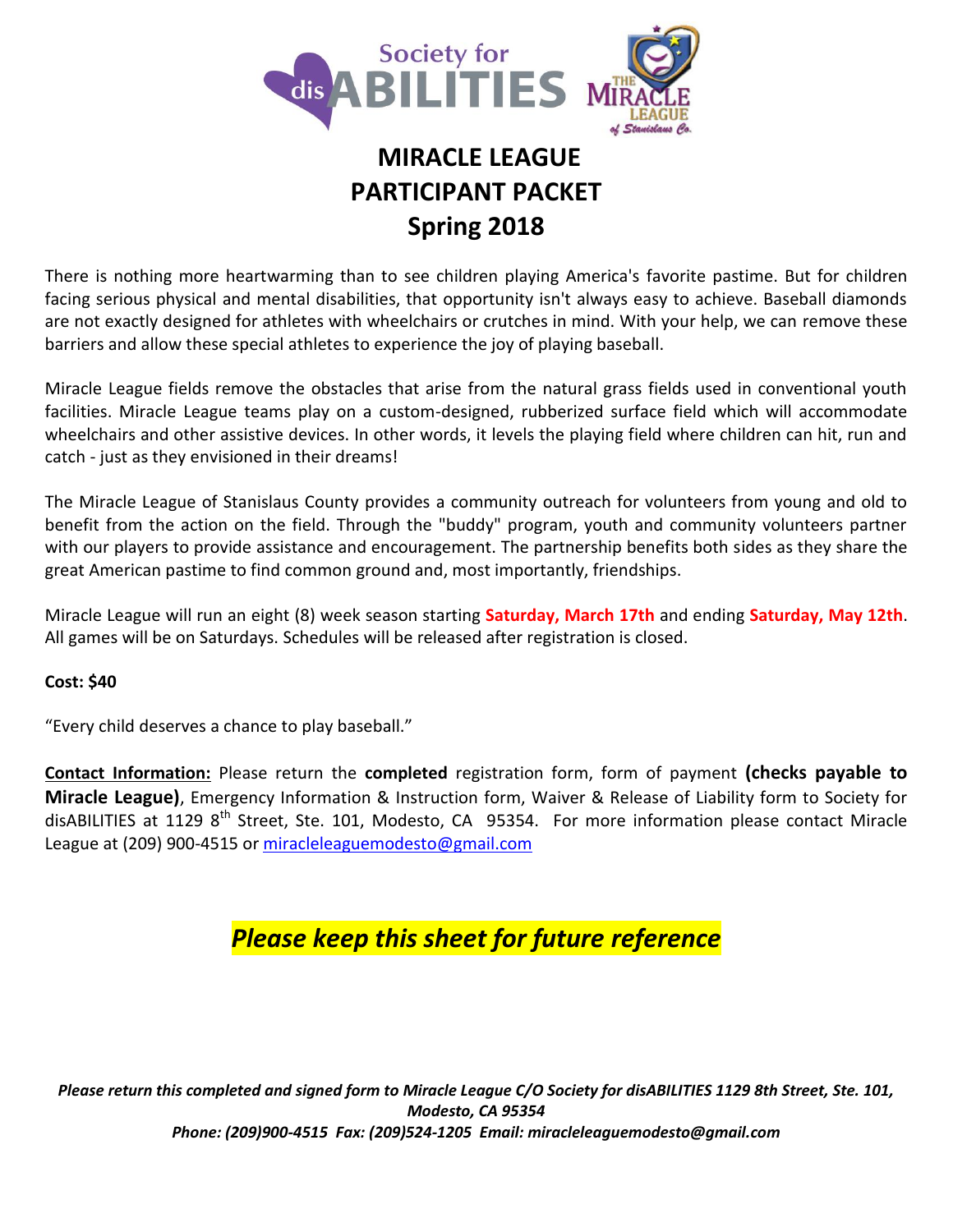

|                                                                                                                                                                     |                                                                                                     |                                                                                                | PLEASE FILL IN ALL BLANKS AND PRINT LEGIBLY. INCOMPLETE REGISTRATIONS WILL NOT BE ACCEPTED. |  |
|---------------------------------------------------------------------------------------------------------------------------------------------------------------------|-----------------------------------------------------------------------------------------------------|------------------------------------------------------------------------------------------------|---------------------------------------------------------------------------------------------|--|
|                                                                                                                                                                     |                                                                                                     |                                                                                                |                                                                                             |  |
|                                                                                                                                                                     |                                                                                                     |                                                                                                |                                                                                             |  |
|                                                                                                                                                                     |                                                                                                     |                                                                                                |                                                                                             |  |
|                                                                                                                                                                     |                                                                                                     |                                                                                                |                                                                                             |  |
| Age: _______ (5-17) Birth Date: ______________________ Height: _________ Weight: __________ Sex $\Box$ M $\Box$ F                                                   |                                                                                                     |                                                                                                |                                                                                             |  |
| Shirt Size: Child $\Box$ S $\Box$ M $\Box$ L $\Box$ XL or Adult $\Box$ S $\Box$ M $\Box$ L $\Box$ XL $\Box$ Other: _______ Hat Size: $\Box$ Child $\Box$ Adult      |                                                                                                     |                                                                                                |                                                                                             |  |
|                                                                                                                                                                     |                                                                                                     |                                                                                                |                                                                                             |  |
|                                                                                                                                                                     |                                                                                                     |                                                                                                |                                                                                             |  |
|                                                                                                                                                                     |                                                                                                     |                                                                                                |                                                                                             |  |
| Are you interested in: $\Box$ Coaching $\Box$ Team Parent                                                                                                           |                                                                                                     |                                                                                                |                                                                                             |  |
| Would you also like us to use this information for Fall season? $\Box$ Yes $\Box$ No                                                                                |                                                                                                     |                                                                                                |                                                                                             |  |
|                                                                                                                                                                     |                                                                                                     |                                                                                                |                                                                                             |  |
|                                                                                                                                                                     |                                                                                                     |                                                                                                |                                                                                             |  |
| Have you participated in other Society for disABILITIES programs? $\Box$ Yes $\Box$ No If yes, which one(s)?                                                        |                                                                                                     |                                                                                                |                                                                                             |  |
| Please list medications, health conditions, allergies, dietary restrictions and any special instructions regarding<br>your child:                                   |                                                                                                     |                                                                                                |                                                                                             |  |
| What do we need to know in order to safely and successfully work with your child in an activity setting? Are there<br>any activity limitations? Please be specific. |                                                                                                     |                                                                                                |                                                                                             |  |
|                                                                                                                                                                     | What PRECAUTIONS, SPECIAL INSTRUCTIONS, RESTRICTIONS, OR BEHAVIORS, etc., do we need to know about? | Are there any effective strategies or procedures that would be helpful in working with player? |                                                                                             |  |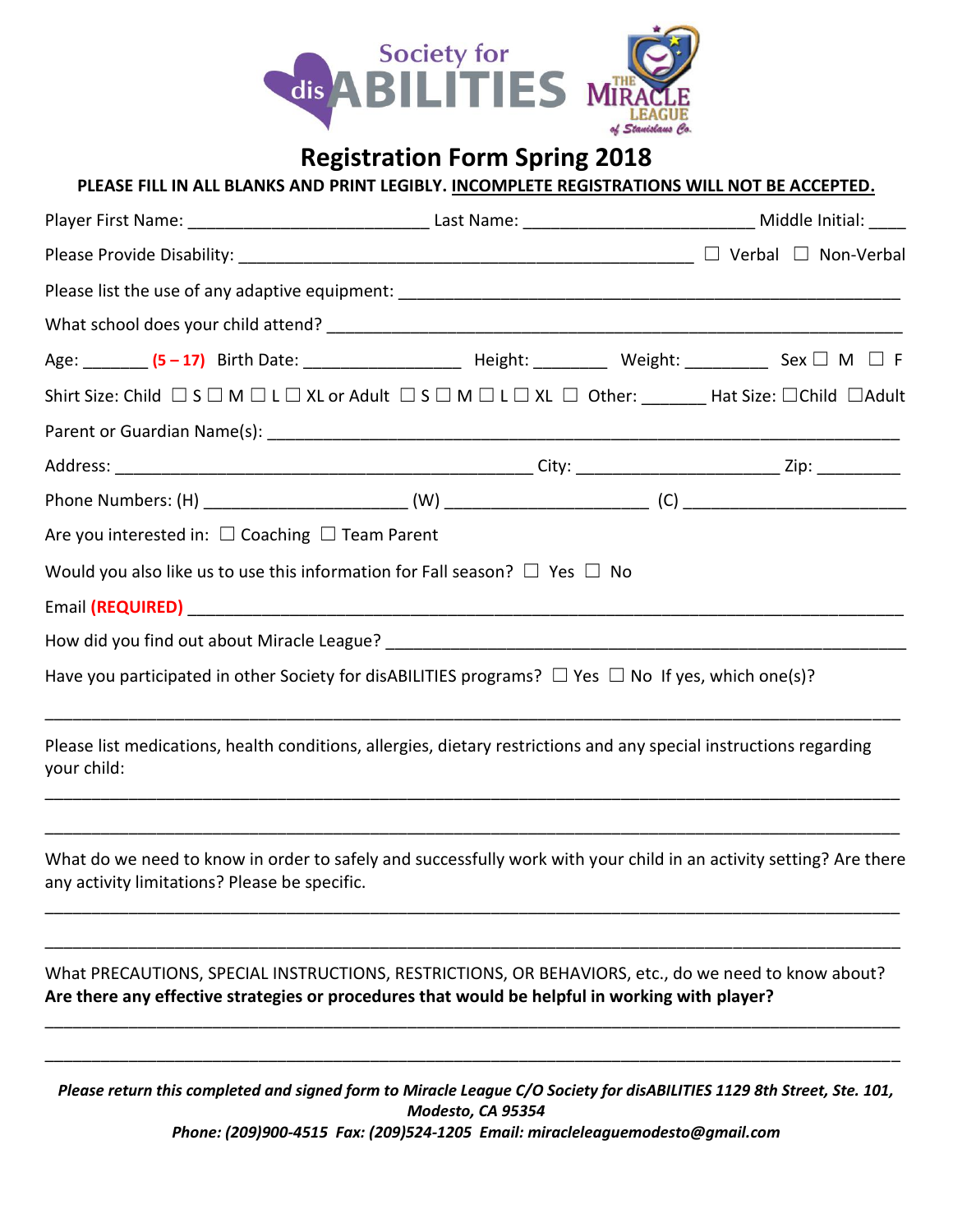

## **Miracle League**

# **Participant Emergency Information**

| Please Note: Parent or guardian must be present and available during Miracle League in case of emergency |  |
|----------------------------------------------------------------------------------------------------------|--|
|                                                                                                          |  |
|                                                                                                          |  |
|                                                                                                          |  |
|                                                                                                          |  |
|                                                                                                          |  |
| Any other instructions or information you think is important to know? Comments?                          |  |
|                                                                                                          |  |
|                                                                                                          |  |
|                                                                                                          |  |
|                                                                                                          |  |
|                                                                                                          |  |
|                                                                                                          |  |